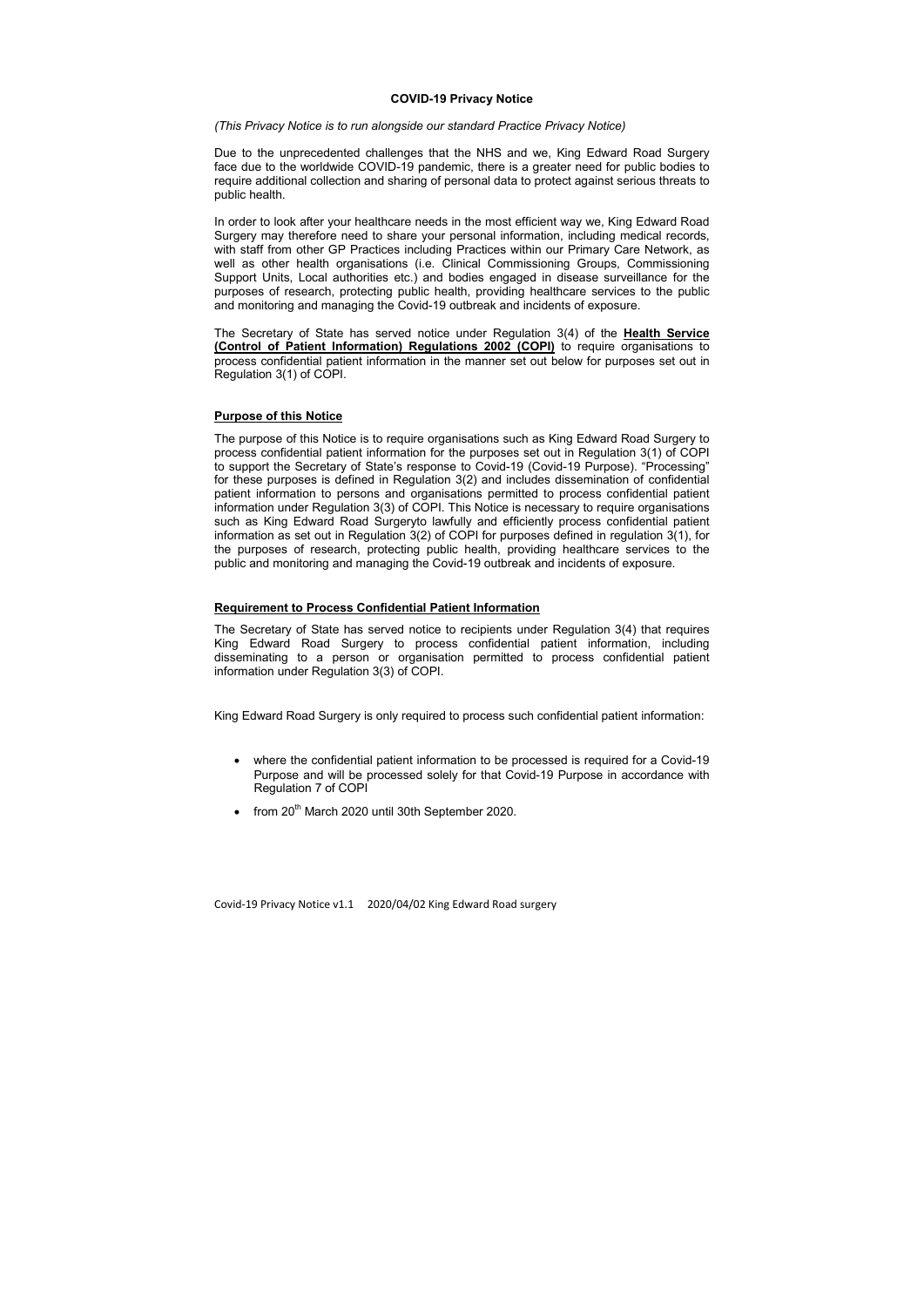#### Covid-19 Purpose.

- understanding Covid-19 and risks to public health, trends in Covid-19 and such risks, and controlling and preventing the spread of Covid-19 and such risks
- identifying and understanding information about patients or potential patients with or at risk of Covid-19, information about incidents of patient exposure to Covid-19 and the management of patients with or at risk of Covid-19 including: locating, contacting, screening, flagging and monitoring such patients and collecting information about and providing services in relation to testing, diagnosis, self-isolation, fitness to work, treatment, medical and social interventions and recovery from Covid-19
- understanding information about patient access to health services and adult social care services and the need for wider care of patients and vulnerable groups as a direct or indirect result of Covid-19 and the availability and capacity of those services or that care
- monitoring and managing the response to Covid-19 by health and social care bodies and the Government including providing information to the public about Covid-19 and its effectiveness and information about capacity, medicines, equipment, supplies, services and the workforce within the health services and adult social care services
- delivering services to patients, clinicians, the health services and adult social care services workforce and the public about and in connection with Covid-19, including the provision of information, fit notes and the provision of health care and adult social care services
- research and planning in relation to Covid-19.

A Covid-19 Purpose includes but is not limited to the following:

## Recording of processing

A record will be kept by King Edward Road Surgeryof all data processed under this Notice.

# Sending Public Health Messages

Data protection and electronic communication laws will not stop King Edward Road Surgeryfrom sending public health messages to you, either by phone, text or email as these messages are not direct marketing.

# Digital Consultations

It may also be necessary, where the latest technology allows King Edward Road Surgery to do so, to use your information and health data to facilitate digital consultations and diagnoses and we will always do this with your security in mind.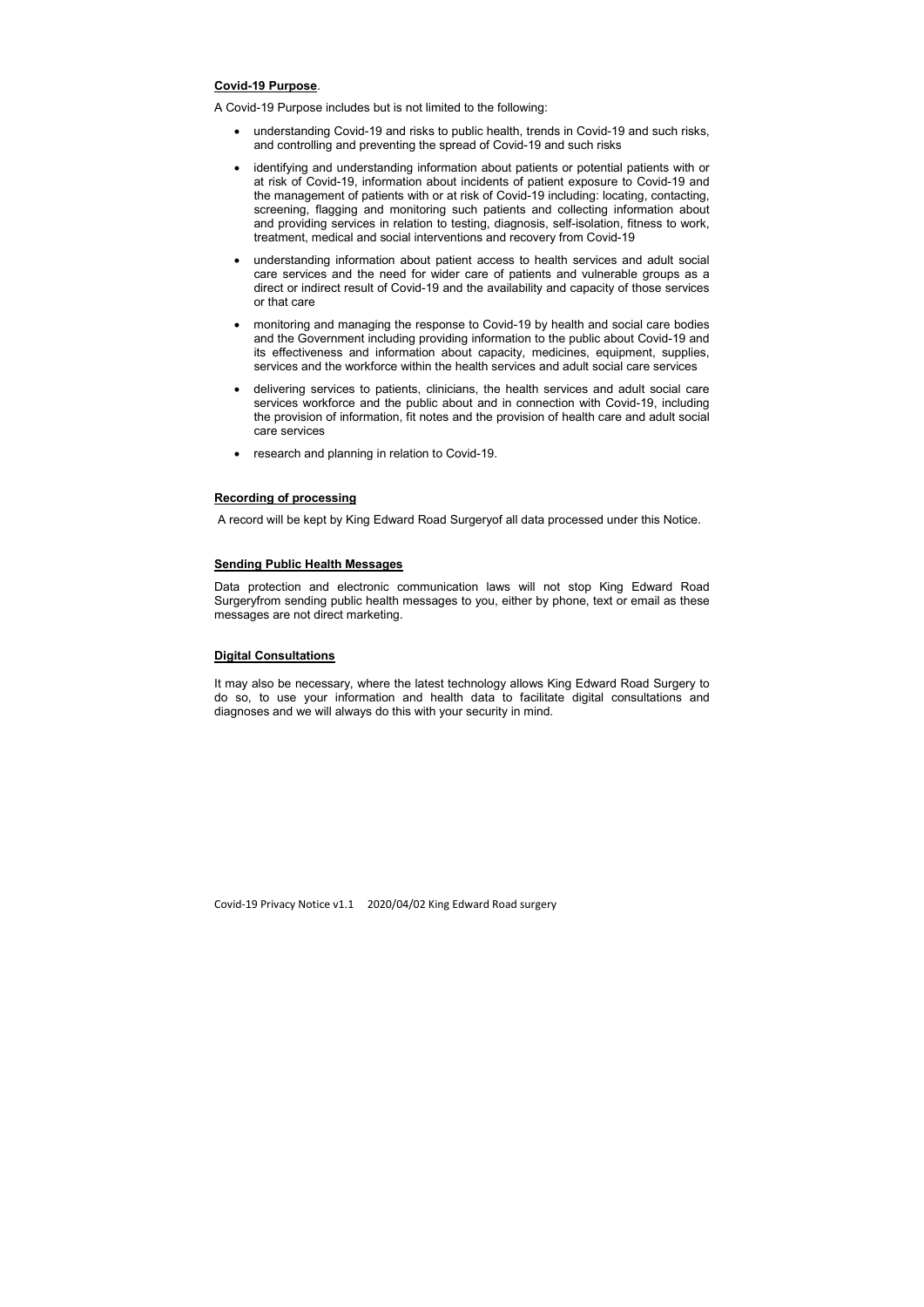# Research and Pandemic Planning

The Secretary of State has directed NHS Digital to collect, process and analyse data in connection with COVID-19 to support the Secretary of State's response to COVID-19 and support various COVID-19 purposes set out in the COVID-19 Public Health Directions 2020, 17 March 2020 (as amended) (COVID-19 Direction) and below. This enables NHS Digital to collect data and analyse and link the data for COVID-19 purposes with other data held by NHS Digital.

The purpose of the data collection is also to respond to the intense demand for General Practice data to be shared in support of vital planning and research for COVID-19 purposes, including under the general legal notice issued by the Secretary of State under Regulation 3(4) of the Health Service (Control of Patient Information) Regulations 2002 (COPI). NHS Digital has therefore been requested by the joint co-chairs of the Joint GP IT Committee (JGPITC) (the BMA and RCGP) to provide a tactical solution during the period of the COVID-19 pandemic to meet this demand and to relieve the growing burden and responsibility on General Practices. On 15 April 2020 the BMA and RCGP therefore gave their support via JGPITC to NHS Digital's proposal to use the General Practice Extraction Service (GPES) to deliver a data collection from General Practices, at scale and pace, as a tactical solution to support the COVID-19 response in the pandemic emergency period.

It is a requirement of the JGPITC that all requests by organisations to access and use this data will need to be made via the NHSX SPOC COVID-19 request process, that will triage and prioritise these requests and refer appropriate requests on to the NHS Digital Data Access Request Service (DARS). NHS Digital will consult with representatives of the BMA and the RCGP on all requests for access to the data. An outline of the process for this agreed with the BMA and the RCGP is published here. Requests by organisations to access record level data from this collection will also be subject to Independent Group Advising on the Release of Data (IGARD) consideration. Data applicants will need to demonstrate they have a lawful basis to access the data for COVID-19 purposes.

# Benefits of this sharing

Organisations, including the Government, health and social care organisations and researchers need access to this vital data for a range of COVID-19 purposes, to help plan, monitor and manage the national response to the COVID-19 pandemic, which will help save lives. COVID-19 purposes for which this data may be analysed and used may include:

- understanding COVID-19 and risks to public health, trends in COVID-19 and such risks, and controlling and preventing the spread of COVID-19 and such risks
- identifying and understanding information about patients or potential patients with, or at risk of COVID-19, information about incidents of patient exposure to COVID-19 and the management of patients with or at risk of COVID-19 including: locating, contacting, screening, flagging and monitoring such patients and collecting information about and providing services in relation to testing, diagnosis, selfisolation,fitness to work, treatment, medical and social interventions and recovery from COVID19
- understanding information about patient access to health services and adult social care services as a direct or indirect result of COVID-19, and the availability and capacity of those services • monitoring and managing the response to COVID-19 by health and social care bodies and the Government including providing information to the public about COVID-19 and its effectiveness and information about capacity, medicines, equipment, supplies, services and the workforce within the health services and adult social care services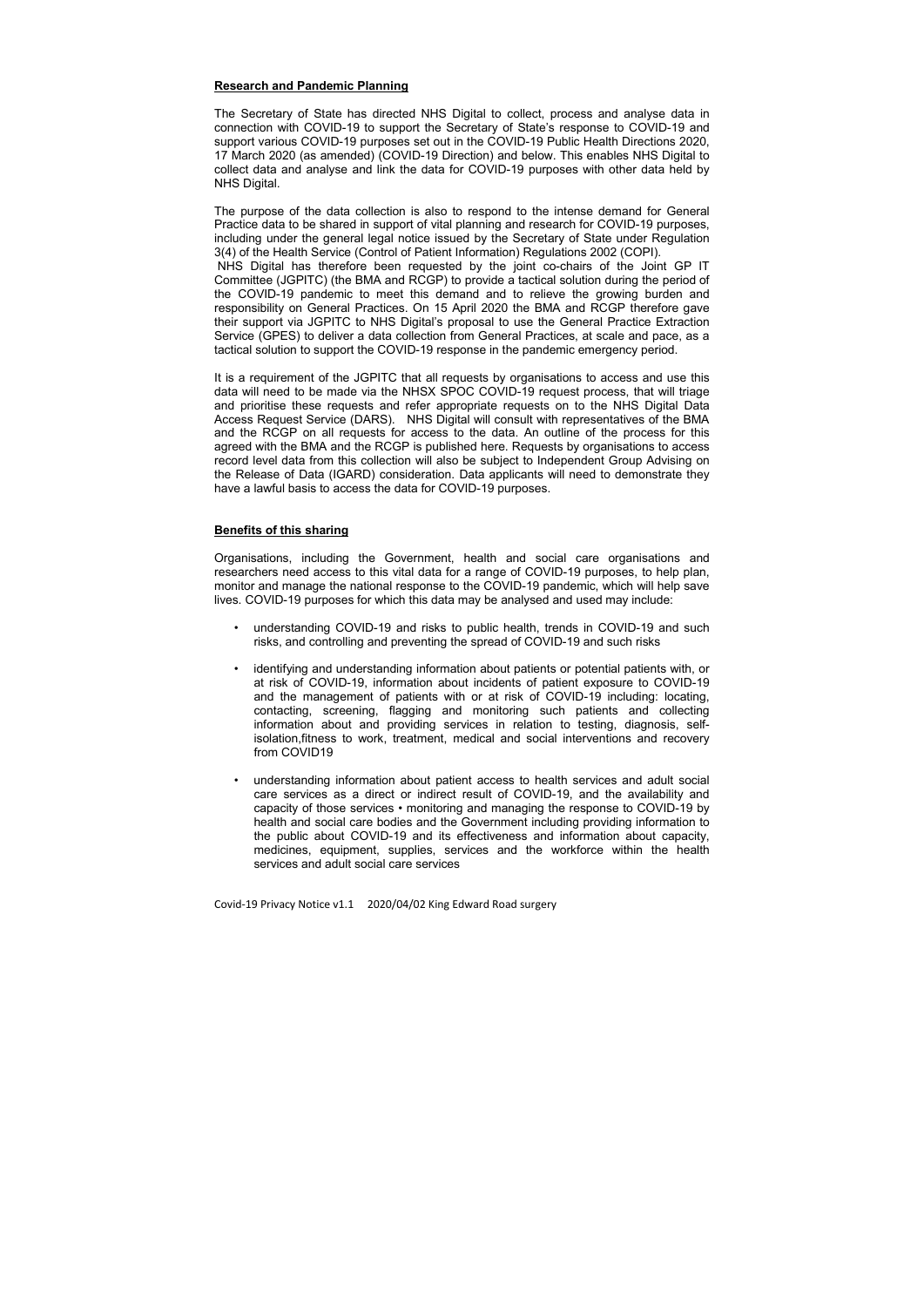- delivering services to patients, clinicians, the health services and adult social care services workforce and the public about and in connection with COVID-19, including the provision of information, fit notes and the provision of health care and adult social care services; and
- research and planning in relation to COVID-19.

Data may be analysed and linked to other data held by NHS Digital or held by other organisations to which access to the data is granted for COVID-19 purposes, through the process described above.

Data will be collected nationally from all GP Practices by NHS Digital every fortnight. All requests to access this data will be triaged through the NHSX SPOC COVID-19 request process and assessed and fulfilled by NHS Digital through DARS. This will significantly reduce the burden on General Practice at a time when demand on resources is high, enabling General Practice to focus on delivering health care and support to patients. It will also reduce compliance burden and risk for General Practice associated with sharing data and complying with the terms of the general legal notice issued under COPI, which applies to General Practices.

Details of the information to be collected can be found on the NHS Digital website  $-$ Specification of this DPN. Type 1 objections will be upheld in collecting this data from General Practices and therefore the data for those patients who have registered a Type 1 objection with their GP will not be collected. The Type 1 objection prevents an individual's personal identifiable confidential information from being shared outside of their GP Practice except when it is being used for the purposes of their direct care. The National Data Opt-Out will not apply to the collection of the data, as this is a collection which is required by law.

## Legal Basis for this collection

NHS Digital has been directed by the Secretary of State under section 254 of the 2012 Act under the COVID-19 Direction to establish and operate a system for the collection and analysis of the information specified for this service: GPES Data for Pandemic Planning and Research (COVID-19). A copy of the COVID-19 Direction is published here: https://digital.nhs.uk//about-nhs-digital/corporate-information-and-documents/directionsanddata-provision-notices/secretary-of-state-directions/covid-19-public-health-directions-2020.

This information is required by NHS Digital under section 259(1)(a) of the 2012 Act to comply with the COVID-19 Direction. In line with section 259(5) of the 2012 Act, all organisations in England that are within the scope of this Notice, as identified below under Health and Social Care Bodies within the scope of the collection, must comply with the requirement and provide information to NHS Digital in the form, manner and for the period specified in this Notice. This Notice is issued in accordance with the procedure published as part of NHS Digital's duty under section 259(8) of the 2012 Act.

## Visitors to The Practice

We have an obligation to protect our staff and employees' health, so it is reasonable for staff at King Edward Road Surgery to ask any visitors to our practice to tell us if they have visited a particular country, or are experiencing COVID-19 symptoms. This must only be in preapproved circumstances and we would also ask all patients to consider government advice on the NHS 111 website and not attend the practice.